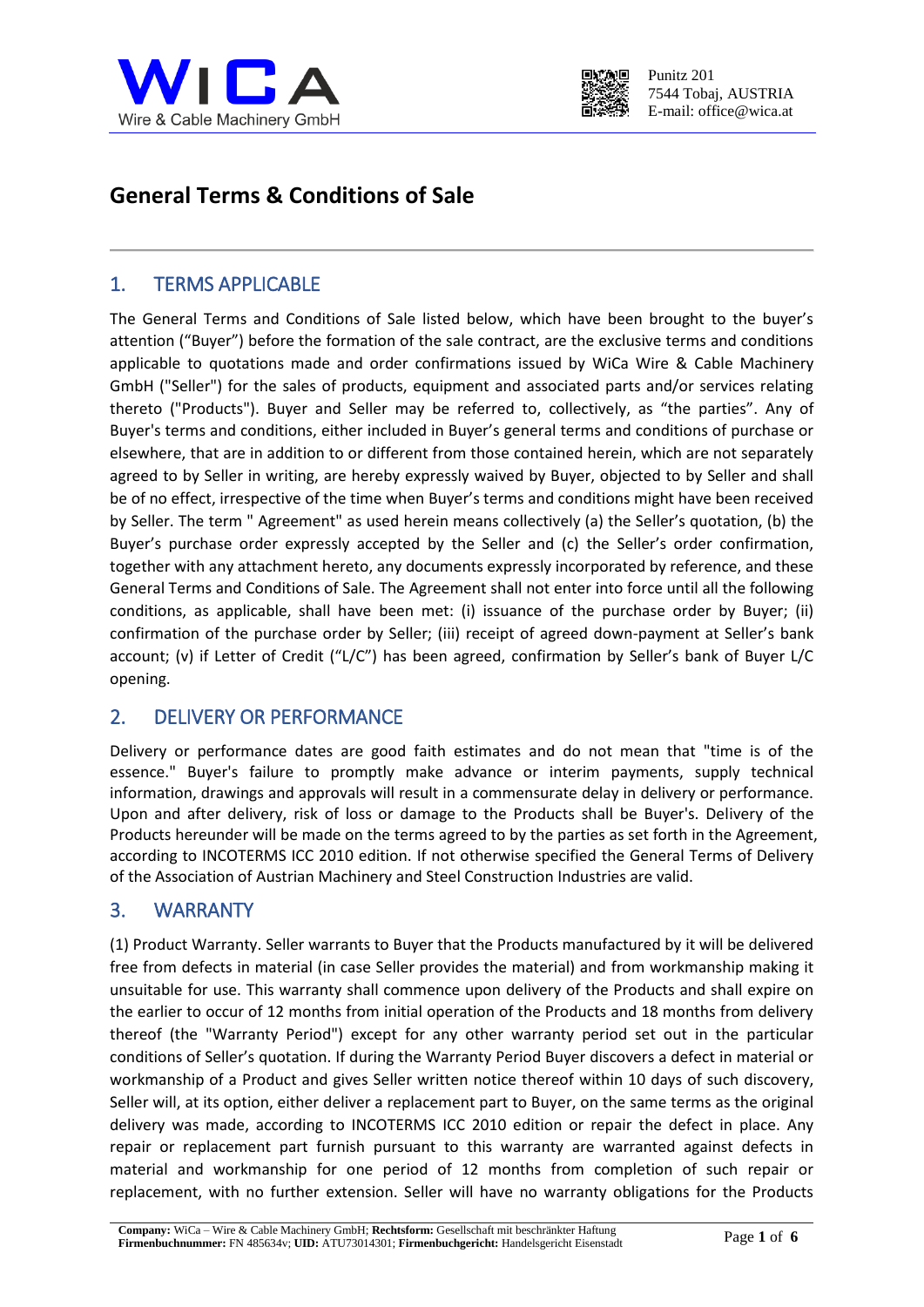



Punitz 201 7544 Tobaj, AUSTRIA E-mail: office@wica.at

under this Article 3(1): (i) if the Products have not been operated and maintained in accordance with generally approved industry practice and with Seller's specific written instructions; (ii) if the Products are used in connection with any mixture or substance or operating condition other than that for which they were designed; (iii) if Buyer fails to give Seller such written 10 day notice; (iv) if the Products are repaired by someone acting on behalf of a company other than Seller or have been intentionally or accidentally damaged; (v) for corrosion, erosion, ordinary wear and tear or in respect of any parts which by their nature are exposed to severe wear and tear or are considered expendable; or (vi) for expenses incurred for work in connection with the removal of the defective articles and reinstallation following repair or replacement.

(2) Seller further warrants to Buyer that upon delivery, the Products manufactured by it will be free of any liens or encumbrances. If there are any such liens or encumbrances, Seller will cause them to be discharged promptly after notification from Buyer of their existence.

(3) THE EXPRESS WARRANTIES SELLER MAKES IN THIS PARAGRAPH 3 ARE THE ONLY WARRANTIES IT WILL MAKE. THERE ARE NO OTHER WARRANTIES, WHETHER STATUTORY, ORAL, EXPRESS OR IMPLIED. IN PARTICULAR, THERE ARE NO IMPLIED WARRANTIES OF MERCHANTABILITY OR FITNESS FOR A PARTICULAR PURPOSE.

(4) The remedies provided in Articles 3(1) and 3(2) are Buyer's exclusive remedy for breach of warranty.

(5) With respect to any Product or part thereof not manufactured by Seller, Seller shall pass on to Buyer only those warranties made to Seller by the manufacturer of such Product or part of Product which are capable of being so passed on.

#### 4. LIMITATION OF LIABILITY

Notwithstanding any other provision in this Agreement or elsewhere, the following limitations of liability shall apply:

(1) In no event, whether based on contract, tort (including negligence), strict liability or otherwise, shall Seller, its officers, directors, employees, subcontractors, suppliers or affiliated companies be liable to Buyer or any third party (a) for loss of profits or anticipated profits, revenue or business opportunity, loss of production, loss of use, loss of goodwill, loss arising from business interruption, loss of anticipated savings or wasted overheads, loss by reason of shutdown of facilities or inability to operate any facility at full capacity, or cost of obtaining other means for performing the functions performed by the Products, loss of contracts, whether current or future, claims of customers, cost of money or loss of use of capital, increased capital or financing in each case whether or not foreseeable, or for any fines or penalties or damages (liquidated or otherwise) payable under agreements other than this Agreement and (b) for any indirect, special, incidental, punitive, exemplary, aggravated, nominal or consequential damages of any nature.

(2) The aggregate liability of Seller, its officers, directors, employees, subcontractors, suppliers or affiliated companies, for all claims of any kind for any loss, damage, indemnity or expense resulting from, arising out of or connected with the Products or this Agreement or from the performance or breach thereof, together with the cost of performing make good obligations to pass performance tests, if applicable, shall in no event exceed 5% of the Agreement price.

(3) The limitations and exclusions of liability set forth in this Article 4 shall take precedence over any other provision, set out in this Agreement or elsewhere, and shall apply whether the claim of liability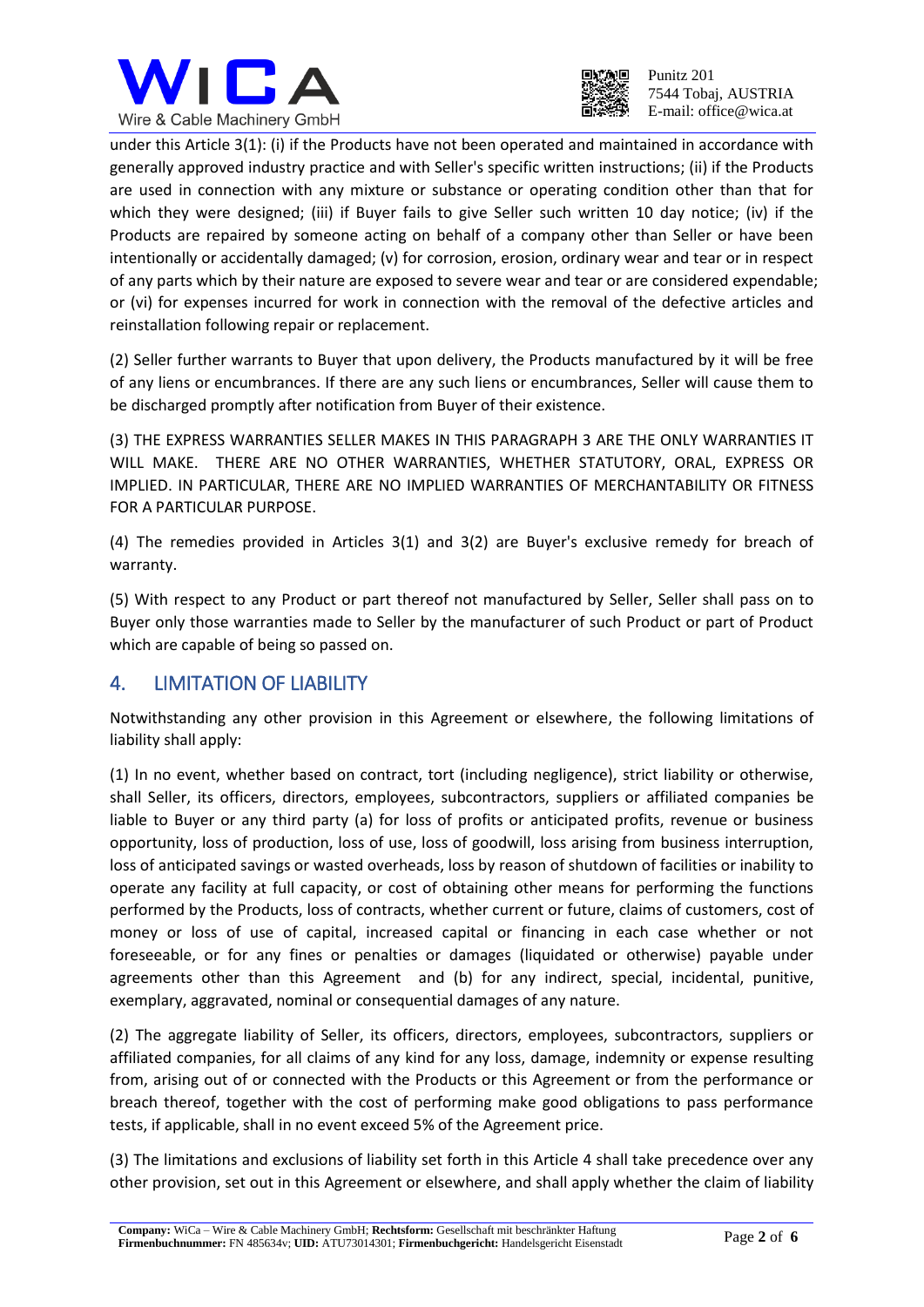



is based on contract, warranty, tort (including negligence), strict liability, indemnity, or otherwise. The remedies provided in this Agreement are Buyer's exclusive remedies.

(4) Buyer shall not be entitled to seek liability from Seller, Seller's officers, directors, employees, subcontractors, suppliers or affiliated companies, resulting from, arising out of or connected with the Products or this Agreement or other enforceable document, from the performance or breach thereof after twelve (12) months from the expiration date of the warranty period stipulated in Article 3 here above.

(5) In no event shall Seller be liable for any loss or damage whatsoever arising from its failure to discover or repair latent defects or defects inherent in the design of Products (unless such discovery or repair is normally discoverable by tests expressly specified in the scope of work under this Agreement) or caused by the use of Product by the Buyer against the advice of Seller. If Seller furnishes Buyer with advice or assistance concerning any products or systems that is not required pursuant to the Agreement, the furnishing of such advice or assistance shall not be subject to any liability whether in contract, indemnity, warranty, tort (including negligence), strict liability or otherwise.

## 5. RIGHT TO MODIFICATION

(1) The Seller reserves the right to modify or improve the design or manufacture of machinery and equipment described here in and to alter specifications accordingly without prior notice.

(2) The Seller shall be eligible for extension of time and/or cost compensation for events, such as site risks, unforeseen conditions, Buyer's default, change in facilities, force majeure, change in law and regulation compared to the laws in regulation applicable at the submission date of the Seller's offer or any reasons not attributable to the Seller.

#### 6. TAXES

Seller's prices do not include any sales, use, excise or other taxes (including but not limited to withholding taxes). In addition to the price specified herein, the amount of any present or future sales, use, excise or other tax applicable (including but not limited to withholding taxes) to the sale or use of the Products shall be billed to and paid by Buyer unless Buyer provides to Seller a taxexemption certificate acceptable to the relevant taxing authorities. If any taxes have to be withheld by law from the contract price, the Buyer shall be entitled to do so provided the contract price is increased by the same amount, in a way that the total amount of money received from the Buyer to the Seller corresponds to the initial contract value.

#### 7. RETENTION OF TITLE

The ownership in the Products vests in the Supplier until all payments hereunder have been made in full. Therefore, Seller shall be entitled to repossess delivered Products in case payments are not made when due. Buyer acknowledges that Seller may file a financing statement or comparable document as required by applicable law and may take all other action it deems reasonably necessary to perfect and maintain such retention of title in Seller and to protect Seller's interest in the Products. Any deposit, down-payment or any other partial payment paid by Buyer shall be deemed as specific compensation in case of Buyer's failure to make full payment, without prejudice to any other action Seller would be entitled to bring against Buyer. Buyer shall take all relevant action to protect retention of title for the benefit of Seller.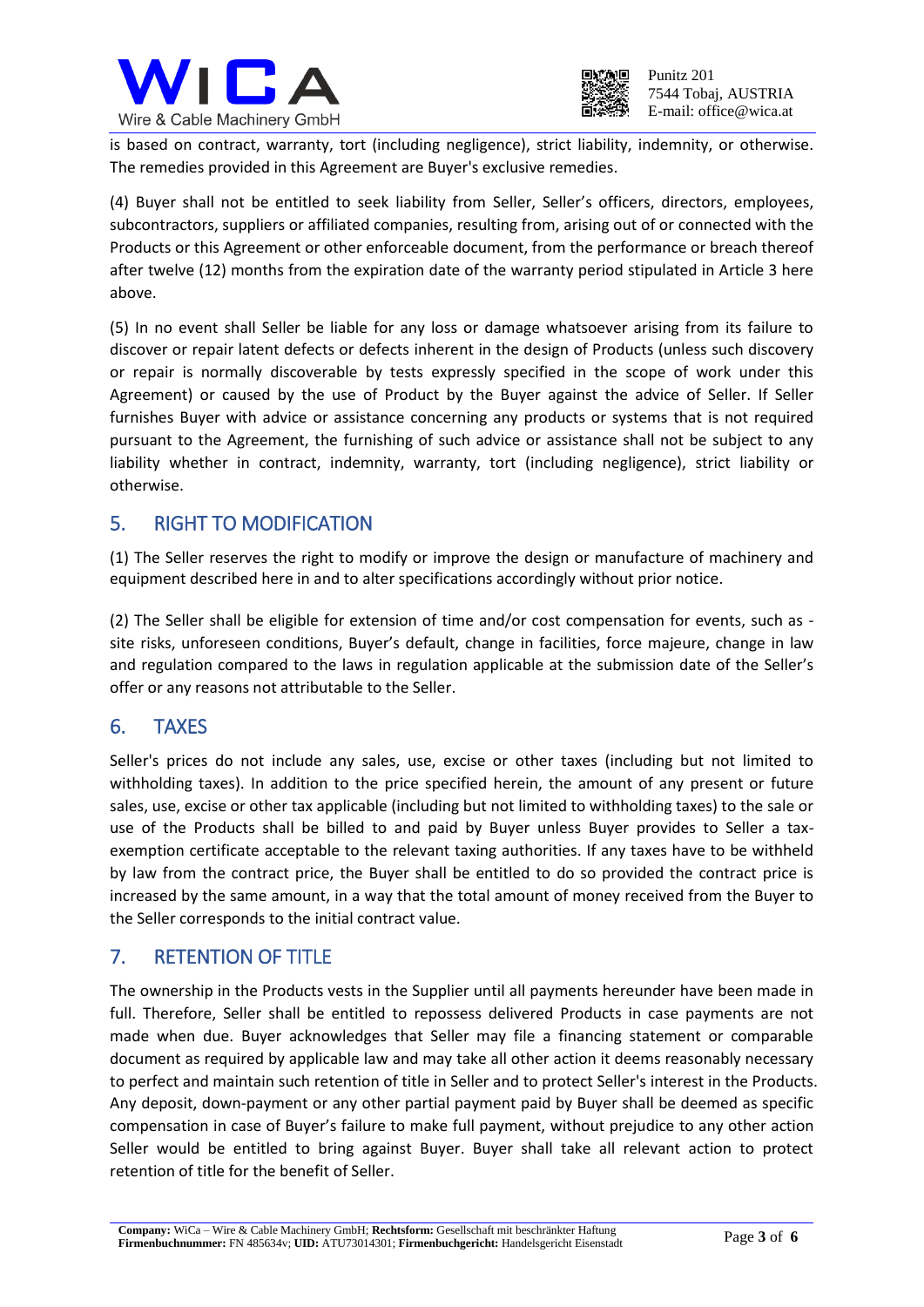



### 8. SET OFF

Neither Buyer nor any of its affiliates shall have any right to set off undisputed claims against Seller or any of its affiliates for amounts owed under this Agreement or otherwise, or to suspend payment of any invoice issued by the Seller on the basis of any disputed sums claimed by the Buyer.

#### 9. SITE RISKS

Concealed/Unknown Conditions. The parties acknowledge and agree that increased costs or schedule extensions due to any concealed/unknown conditions at the job site or other events and circumstances coming for the Buyer's sphere of influence including strikes of personnel not in Seller's employ shall be to Buyer's account. Buyer shall hold Seller harmless for increased costs and grant any necessary schedule extensions if any concealed/unknown or hazardous conditions are found.

#### 10. TERMINATION

In general, a Party may have the right to terminate its obligations under this Agreement if the other Party is in material breach of the Agreement and a period to cure the breach of at least 30 days has been granted to the breaching Party. In case of such termination by the Buyer, the Seller shall be compensated by the Buyer for the expenses and investments incurred up to the effective date of termination for the performance of Agreement. Seller shall have the right to suspend and/or terminate its obligations under this Agreement if any payment is not received within 30 days of due date. In the event of Buyer bankruptcy or insolvency or in the event of any bankruptcy or insolvency proceeding brought by or against Buyer, Seller shall be entitled to terminate and shall receive reimbursement for its cancellation charges.

## 11. CONFIDENTIALITY AND INTELLECTUAL PROPERTY

(1) Buyer acknowledges that the information which Seller share with the Buyer (whether orally or in written form) in connection with this quotation, acknowledgment or performance of this Agreement includes Seller's confidential and proprietary information, both of a technical and commercial nature. Buyer agrees not to disclose such information to third parties without Seller's prior written consent granted on a case by case basis.

(2) The intellectual property rights, copyrights and other rights connected therewith, in respect of design, manufacture, supply of the Product, drawings, specifications, documents, data and software made available by the Seller to the Buyer shall be owned solely by the Seller and shall remain its property.

#### 12. FORCE MAJEURE

(1) Force Majeure Defined. For the purpose of this Agreement "Force Majeure" will mean all events, beyond the reasonable control of either party, whether foreseeable or not, which affect the performance of this Agreement, including but not limited to strikes, lockouts or other industrial disturbances, acts of public enemy, wars, riots, earthquakes, fires, storms, severe weather, floods, pandemics or epidemics.

(2) Suspension of Obligations. If either Buyer or Seller is unable to carry out its obligations under this Agreement due to Force Majeure, other than the obligation to make payments due hereunder, and the party affected promptly notifies the other of such delay, then all obligations that are affected by Force Majeure will be suspended or reduced for the period of Force Majeure and for such additional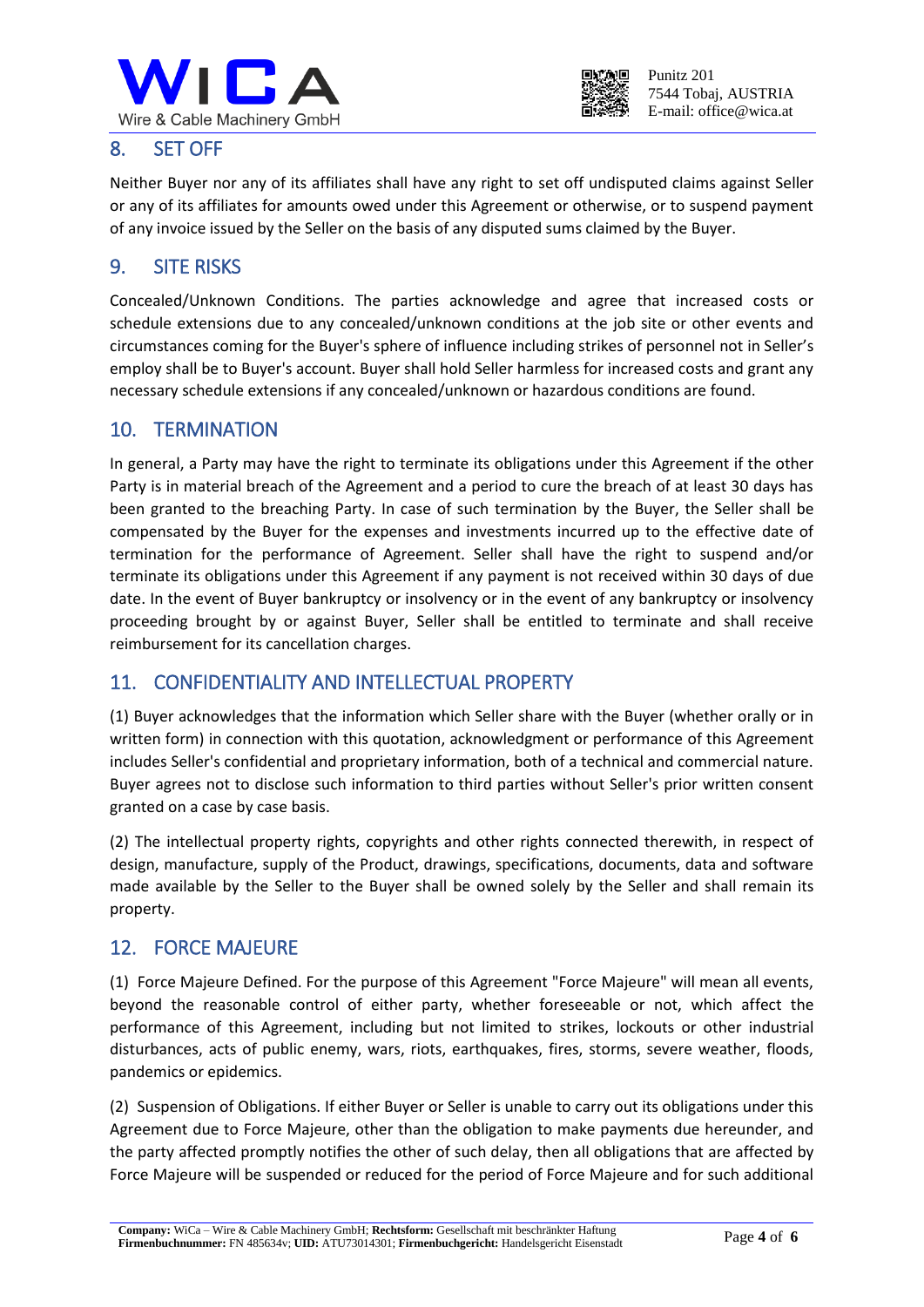



time as is required to resume the performance of its obligations, and the delivery schedule will be adjusted to account for the delay.

(3) Option to Terminate. If the period of suspension or reduction of operations will extend for more than four (4) consecutive months, then either Buyer or Seller may terminate this Agreement and paragraph 10 shall apply.

#### 13. GENERAL

(1) If the Buyer decides, whatever the reason, not to take possession of the Product according to the agreed Incoterm at the agreed delivery date, (a) the risk of loss shall pass to the Buyer, (b) the acceptance shall be deemed as achieved, (c) the Seller shall be allowed to invoice any storage costs on the basis of documentary evidence and (d) the Warranty Period shall start at the agreed delivery date. If the storage period exceeds thirty (30) days (a) the Seller shall be entitled to invoice the total amount of the Agreement and (b) the Seller shall be compensated for all costs incurred and duly proved.

(2) If the delivery date mentioned in the order confirmation has been expressly defined as a Seller's obligation to comply with, the following shall apply: (i) Seller's liability for late delivery for reasons attributable only to Seller and provided late delivery entails a real prejudice on Buyer is limited to the payment of liquidated damages on the basis of 0.15% of the delayed delivery per completed week of delay, limited to 5% of the Agreement price as Buyer's sole and exclusive remedy .

(3) If performance guarantees are expressly agreed between the parties, the following shall apply: (i) Seller's liability for failure to achieve performance guarantees expressly agreed and provided failure to achieve performance guarantees entails a real prejudice on Buyer is limited to the payment of liquidated damages in accordance with the Seller's acceptance procedure and test protocol with guaranteed operating parameters and calculation rules. Such liquidated damages shall be limited to 5% of the Agreement price as Buyer's sole and exclusive remedy.

(4) The aggregate liability for all liquidated damages (for delay and performance) shall be limited to an amount not exceeding 5% of the Agreement price.

(5) The Buyer shall notify any claim -for damages or otherwise- within ten (10) days from the occurrence date of the event generating the claim. If the Buyer fails to issue a claim within such period of ten (10) days, the Buyer shall not be entitled to obtain any compensation, remedy or any other contract right from Seller in connection with the claim.

(6) Without prejudice to any other payment terms specifically agreed, payment is due within thirty (30) days of Product delivery. In case of late payment, Seller shall be entitled to charge interest, without prior notice, on all sums unpaid equal to the interest rate applied by the European Central Bank at due date of payment to its most recent refinancing operation plus ten (10) percentage points.

(7) Seller represents that any Products or parts thereof manufactured by Seller will be produced in compliance with all applicable laws applicable to their manufacture and in accordance with Seller's engineering standards. Seller shall not be liable for failure of the Products to comply with any other specifications, standards, laws or regulations.

(8) This Agreement shall inure only to the benefit of Buyer and Seller and their respective successors and assigns. Any assignment of this Agreement or any of the rights or obligations hereunder, by either party without the written consent of the other party shall be void.